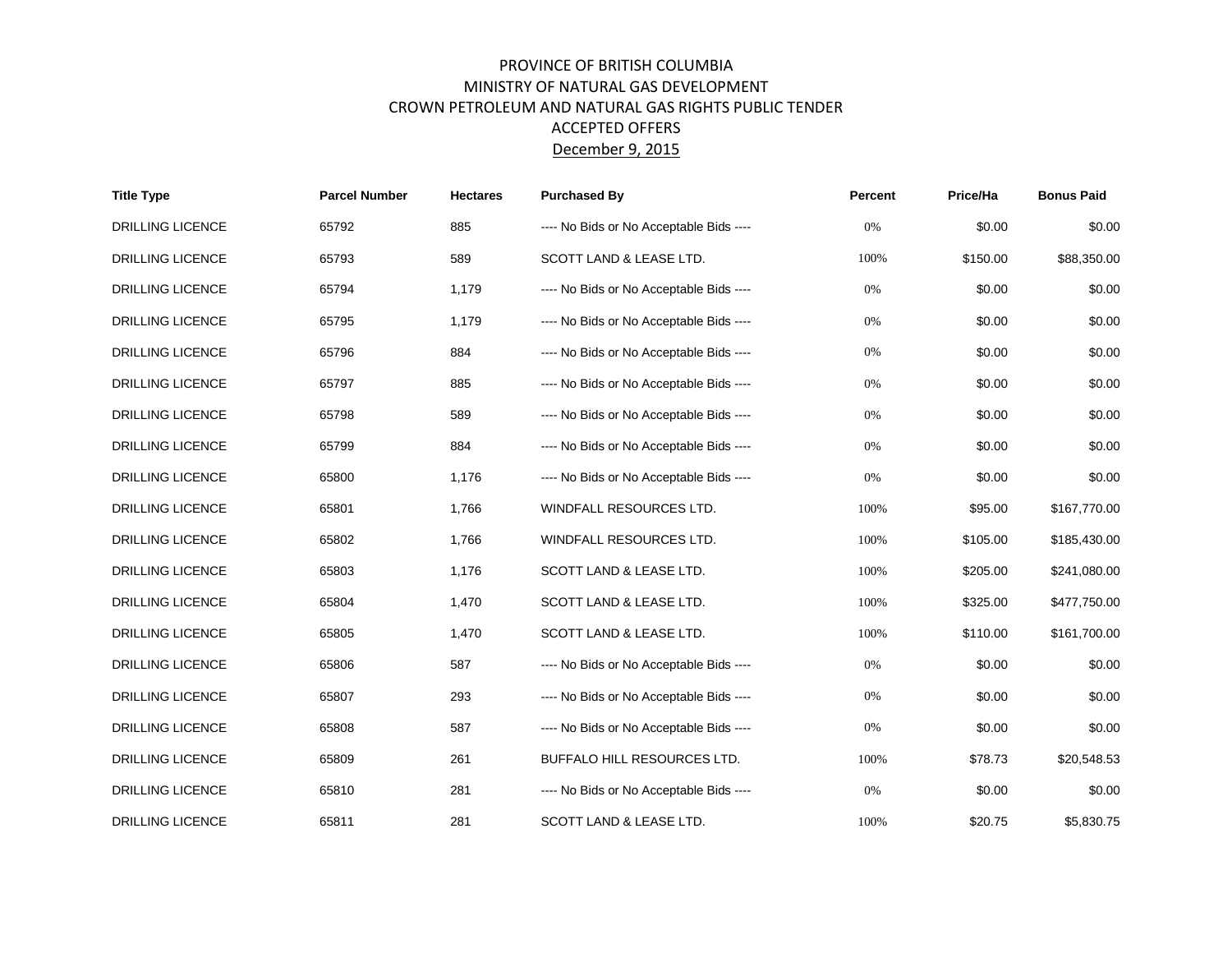## PROVINCE OF BRITISH COLUMBIA MINISTRY OF NATURAL GAS DEVELOPMENT CROWN PETROLEUM AND NATURAL GAS RIGHTS PUBLIC TENDER ACCEPTED OFFERS December 9, 2015

| <b>Title Type</b>       | <b>Parcel Number</b> | <b>Hectares</b> | <b>Purchased By</b>                     | Percent | Price/Ha | <b>Bonus Paid</b> |
|-------------------------|----------------------|-----------------|-----------------------------------------|---------|----------|-------------------|
| <b>DRILLING LICENCE</b> | 65812                | 839             | LEXTERRA LAND LTD.                      | 100%    | \$511.23 | \$428,921.97      |
| <b>DRILLING LICENCE</b> | 65813                | 559             | LEXTERRA LAND LTD.                      | 100%    | \$857.15 | \$479,146.85      |
| <b>DRILLING LICENCE</b> | 65814                | 559             | WINDFALL RESOURCES LTD.                 | 100%    | \$771.00 | \$430,989.00      |
| <b>DRILLING LICENCE</b> | 65815                | 559             | WINDFALL RESOURCES LTD.                 | 100%    | \$330.00 | \$184,470.00      |
| <b>DRILLING LICENCE</b> | 65816                | 559             | COUGAR CREEK LAND LTD.                  | 100%    | \$808.00 | \$451,672.00      |
| <b>DRILLING LICENCE</b> | 65817                | 558             | COUGAR CREEK LAND LTD.                  | 100%    | \$919.00 | \$512,802.00      |
| <b>DRILLING LICENCE</b> | 65818                | 885             | ---- No Bids or No Acceptable Bids ---- | 0%      | \$0.00   | \$0.00            |
| <b>DRILLING LICENCE</b> | 65819                | 589             | ---- No Bids or No Acceptable Bids ---- | 0%      | \$0.00   | \$0.00            |
| <b>DRILLING LICENCE</b> | 65820                | 1,179           | ---- No Bids or No Acceptable Bids ---- | 0%      | \$0.00   | \$0.00            |
| <b>DRILLING LICENCE</b> | 65821                | 885             | ---- No Bids or No Acceptable Bids ---- | $0\%$   | \$0.00   | \$0.00            |
| <b>DRILLING LICENCE</b> | 65822                | 1,179           | ---- No Bids or No Acceptable Bids ---- | 0%      | \$0.00   | \$0.00            |
| <b>DRILLING LICENCE</b> | 65823                | 884             | ---- No Bids or No Acceptable Bids ---- | 0%      | \$0.00   | \$0.00            |
| DRILLING LICENCE        | 65824                | 589             | ---- No Bids or No Acceptable Bids ---- | $0\%$   | \$0.00   | \$0.00            |
| <b>DRILLING LICENCE</b> | 65825                | 884             | ---- No Bids or No Acceptable Bids ---- | 0%      | \$0.00   | \$0.00            |
| <b>DRILLING LICENCE</b> | 65826                | 1,176           | ---- No Bids or No Acceptable Bids ---- | 0%      | \$0.00   | \$0.00            |
| DRILLING LICENCE        | 65827                | 1,766           | ---- No Bids or No Acceptable Bids ---- | 0%      | \$0.00   | \$0.00            |
| <b>DRILLING LICENCE</b> | 65828                | 1,766           | ---- No Bids or No Acceptable Bids ---- | 0%      | \$0.00   | \$0.00            |
| <b>DRILLING LICENCE</b> | 65829                | 1,176           | ---- No Bids or No Acceptable Bids ---- | 0%      | \$0.00   | \$0.00            |
| DRILLING LICENCE        | 65830                | 1,470           | ---- No Bids or No Acceptable Bids ---- | 0%      | \$0.00   | \$0.00            |
| <b>DRILLING LICENCE</b> | 65831                | 1,470           | PLUNKETT RESOURCES LTD.                 | 100%    | \$5.00   | \$7,350.00        |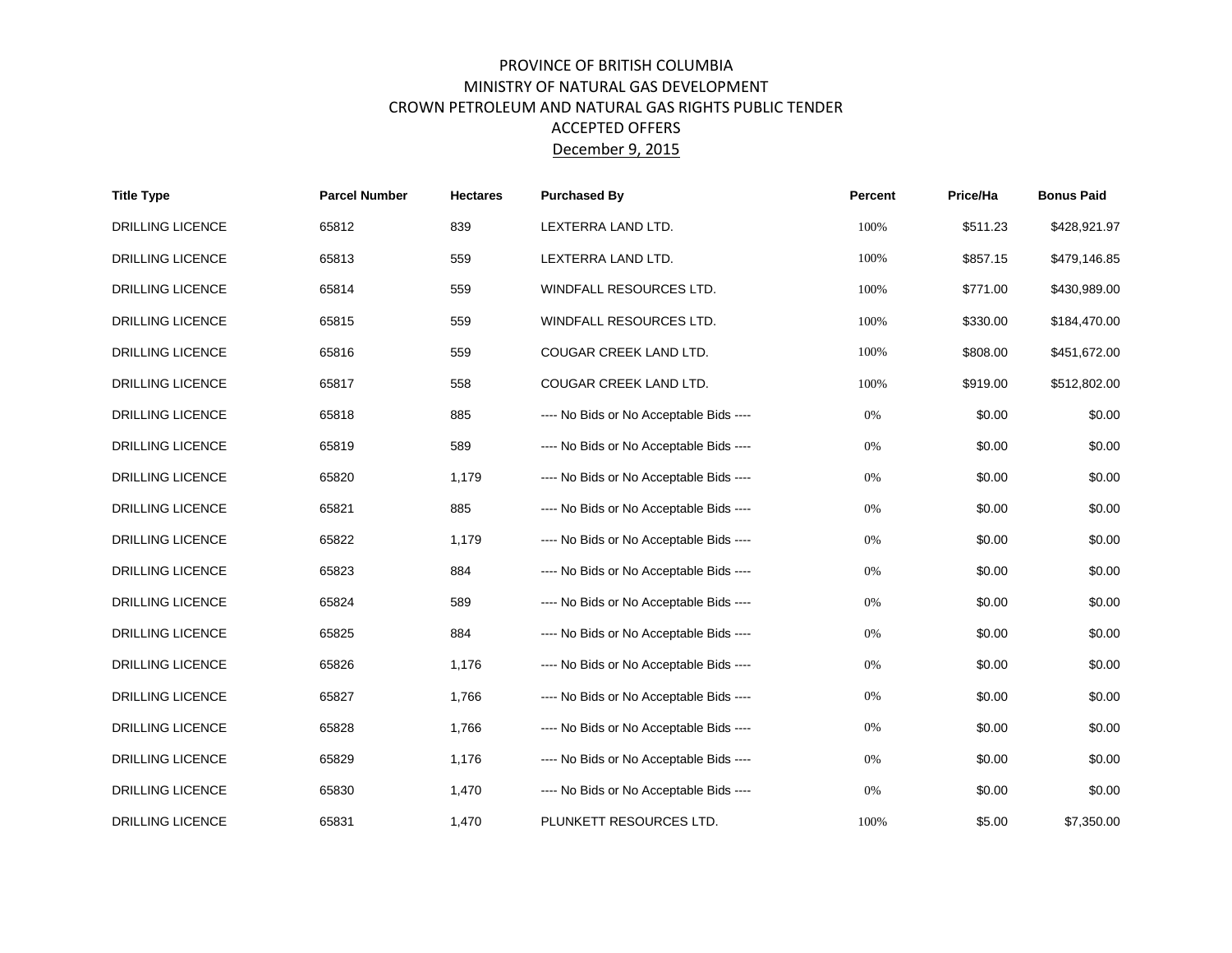## PROVINCE OF BRITISH COLUMBIA MINISTRY OF NATURAL GAS DEVELOPMENT CROWN PETROLEUM AND NATURAL GAS RIGHTS PUBLIC TENDER ACCEPTED OFFERS December 9, 2015

| <b>Title Type</b>       | <b>Parcel Number</b><br><b>Purchased By</b><br><b>Hectares</b> |     | Percent                      | Price/Ha | <b>Bonus Paid</b> |              |
|-------------------------|----------------------------------------------------------------|-----|------------------------------|----------|-------------------|--------------|
| <b>DRILLING LICENCE</b> | 65832                                                          | 587 | PLUNKETT RESOURCES LTD.      | 100%     | \$5.00            | \$2,935.00   |
| DRILLING LICENCE        | 65833                                                          | 293 | PLUNKETT RESOURCES LTD.      | 100%     | \$5.00            | \$1,465.00   |
| DRILLING LICENCE        | 65834                                                          | 587 | PLUNKETT RESOURCES LTD.      | 100%     | \$5.00            | \$2,935,00   |
| LEASE                   | 65835                                                          | 132 | <b>VENTURION OIL LIMITED</b> | 100%     | \$309.89          | \$40,905.48  |
| LEASE                   | 65836                                                          | 556 | WINDFALL RESOURCES LTD.      | 100%     | \$721.00          | \$400,876,00 |